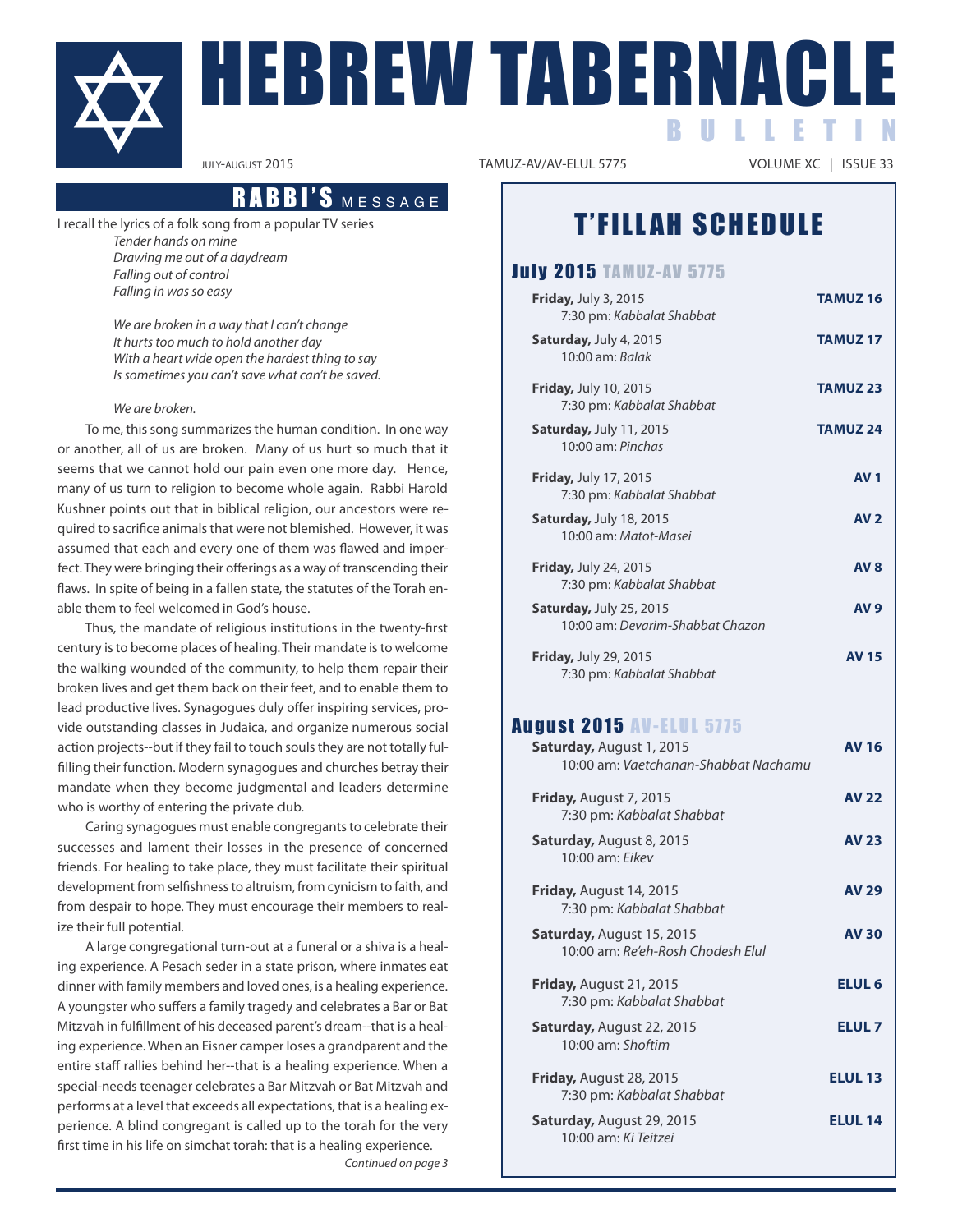

## **HEBREW TABERNACLE CONGREGATION**

A Liberal Congregation & Progressive Community Center

| rebjeff2028@gmail.com                                                  |  |  |  |  |
|------------------------------------------------------------------------|--|--|--|--|
|                                                                        |  |  |  |  |
|                                                                        |  |  |  |  |
| Dr. Robert L. Lehman, z"   Rabbi Emeritus                              |  |  |  |  |
|                                                                        |  |  |  |  |
|                                                                        |  |  |  |  |
| rselig@lycos.com                                                       |  |  |  |  |
|                                                                        |  |  |  |  |
| jslcsw@aol.com                                                         |  |  |  |  |
|                                                                        |  |  |  |  |
| mkleinnyc@rcn.com                                                      |  |  |  |  |
|                                                                        |  |  |  |  |
| ren 27@rocketmail.com                                                  |  |  |  |  |
|                                                                        |  |  |  |  |
| paulglassman@juno.com                                                  |  |  |  |  |
|                                                                        |  |  |  |  |
| Lcytryn@gmail.com                                                      |  |  |  |  |
|                                                                        |  |  |  |  |
| dianaddouglas@hotmail.com                                              |  |  |  |  |
|                                                                        |  |  |  |  |
| susan_gellert@yahoo.com                                                |  |  |  |  |
|                                                                        |  |  |  |  |
| dianaddouglas@hotmail.com                                              |  |  |  |  |
| Richard Ehrenreich  Men's Club President                               |  |  |  |  |
| rehrenreichusa@nyc.rr.com                                              |  |  |  |  |
|                                                                        |  |  |  |  |
| skhspr@gmail.com                                                       |  |  |  |  |
|                                                                        |  |  |  |  |
|                                                                        |  |  |  |  |
| htoffice@nyc.rr.com                                                    |  |  |  |  |
| htoffice@nyc.rr.com                                                    |  |  |  |  |
|                                                                        |  |  |  |  |
| HTchesed@gmail.com                                                     |  |  |  |  |
|                                                                        |  |  |  |  |
| Harriet Bailer, Diana Douglas & Regina Gradess GoldWing Curators       |  |  |  |  |
| EHBailer@aol.com;dianaddouglas@hotmail.com;                            |  |  |  |  |
| ReginaG99@gmail.com                                                    |  |  |  |  |
|                                                                        |  |  |  |  |
| Web address: www.hebrewtabernacle.org<br>W                             |  |  |  |  |
| Published bi-monthly by the<br>Hebrew Tabernacle of Washington Heights |  |  |  |  |

Hebrew tabernacle of Washington Heights 551 Fort Washington Ave. New york, Ny 10033-1908 A Member of the Union for Reform Judaism

### Deadline for inclusion in the september-october Bulletin is August 3rd

Material received after that date will be held until the November-December 2015 issue. *htoffice@nyc.rr.com*

### RABBI'S Message

Continued from page 1

When an elderly woman with multiple sclerosis wheels herself to the front of the synagogue and lights the shabbat candles in honor of her sixtieth wedding anniversary, that is a healing experience. When a synagogue program touches a chord with an apathetic congregant and motivates him or her to go to the next level of Jewish commitment--that is a healing experience.

During my thirty five years in the rabbinate, I have been involved in all of these scenarios and more. Never underestimate the ability of a synagogue to positively transform lives. The potential for personal healing is what makes organized religion worthwhile.

The Hebrew Tabernacle is entering a period of transition. As we move beyond the model of an institution which focuses primarily on its own members and embrace the model of a multi-cultural community center which is open to the entire Washington Heights/Inwood population, we must reassess our mission, our goals, and our programs.

let us envision a community in which people from all backgrounds matter. let us envision a community which respects our past, but which is also eager to entertain new ideas, to nurture new leaders, and to bring new energy to our programming. let us envision our synagogue as a community "under the bubble" where we can shut out the materialism and selfishness of the outside world. let us envision a special place where we can repair broken lives and can call home. let us provide a true religious environment where we can find promise, hope, and content. Sustaining a caring community would be the best public relations that I know.

## **Ht needs your help to fix things or get things fixed! Interested?**

Let us know how you can help our aging building!

Please leave your contact info at the office!

**212-568-8304**

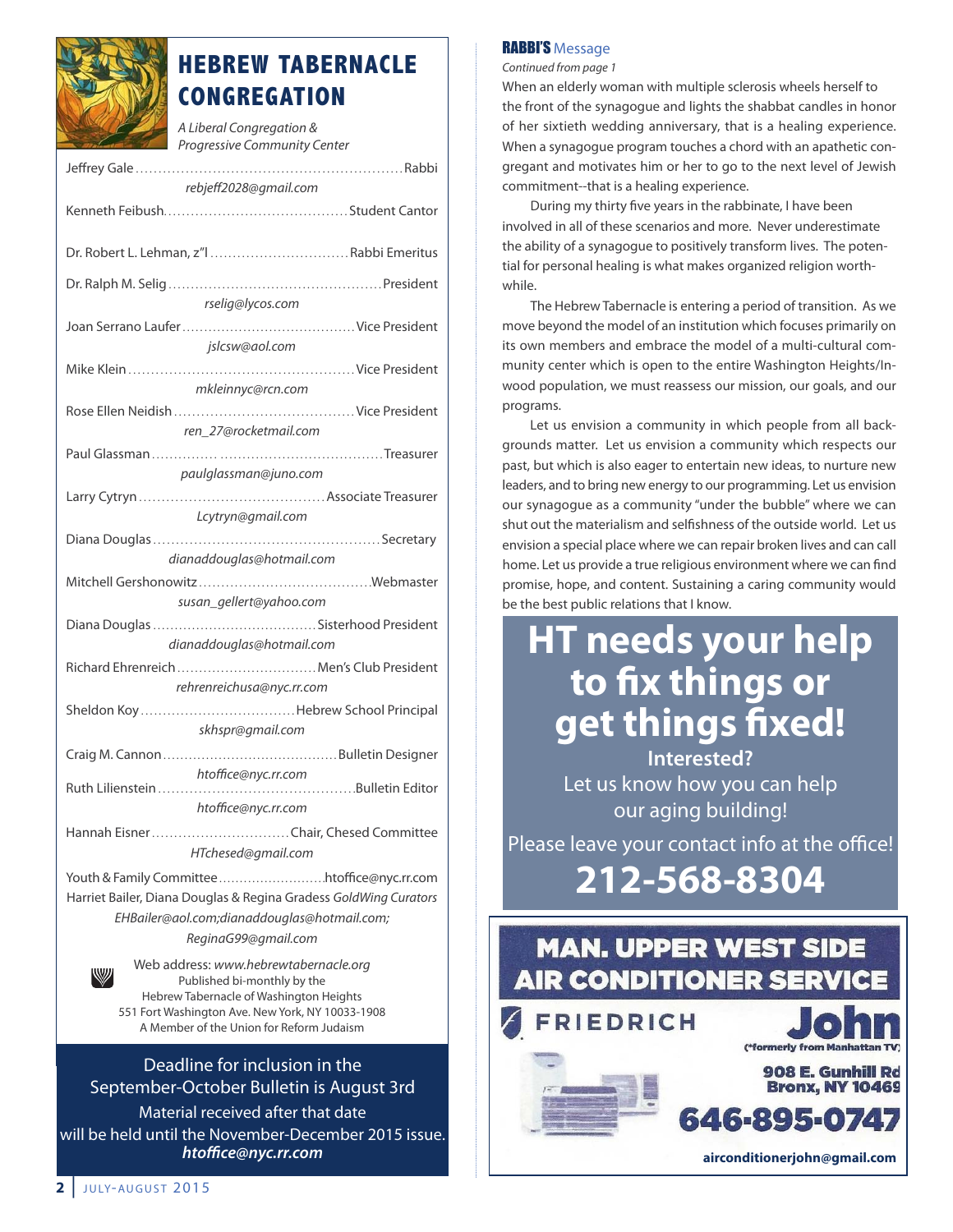**The Hebrew Tabernacle's Armin and Estelle Gold Wing July/August 2015 in the Gold Wing**

**"Deep into the contemplation of objects in space, lies their changing character, in the passage of time. movement is the SIGHt OF tImE. there is no object."**

## **cHrIStIna Ham rEaD choreographer/painter/ landscape artist SIGHt OF tImE**





SIGHT OF TIME Since the late 1960's christina ham read has lived and worked in New york City where she is part of the Audubon Park community.

sIgHt oF tIME will be shown in the Gold Wing during July and August 2015.



## **Artist's Opening Reception Friday, July 10, 9:00 – 10:00 pm**



## **The Armin and Estelle Gold Wing in the Hebrew tabernacle 551 Fort washington ave, at 185 St, nY, nY 10033**

## - **FrEE aDmISSIOn**-

For gallery hours: 212-568-8304 or http://www.hebrewtabernacle.org. **Directions:** *"A" train to 181 Street- Use the elevator at the 184 Street exit up to Fort Washington Avenue. Buses – M 4 and M 98*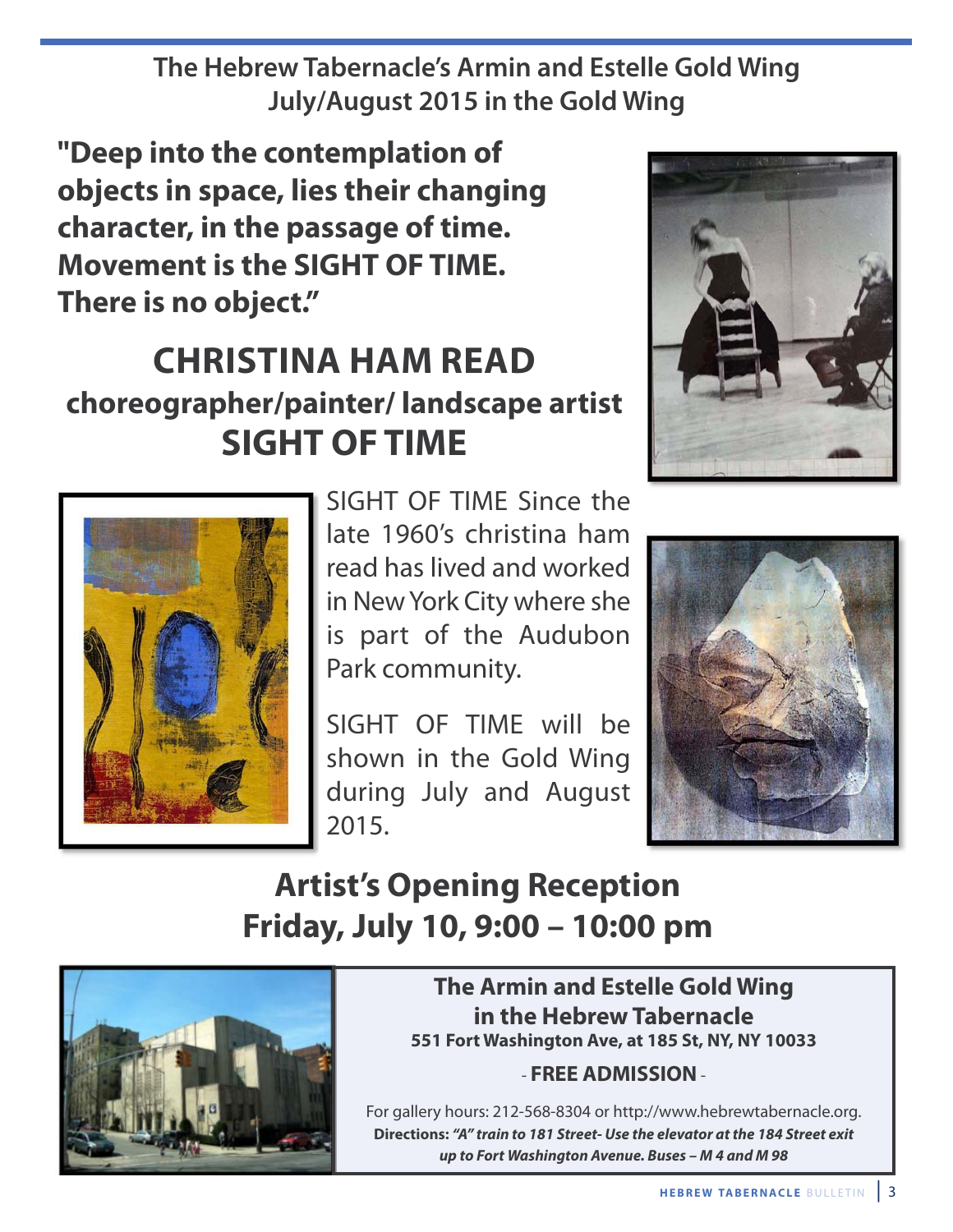## **THANK YOU**

### **WE GRATEFULLY ACKNOWLEDGE THESE RECENT CONTRIBUTIONS:**

#### **clErGY aSSISt FunD**

received a donation from… Hebrew tabernacle sisterhood to cover clergy payroll costs **GEnEral FunD**

received a donation from...<br>Margaret Anschel

Beatrix Dinitz<br>David Duhan

Rita leopold for shlach Manot

Ralph selig Henry & Liesel Stern<br>Gisele Toueg

#### **HEbrEw ScHOOl ScHOlarSHIP FunD**

received a donation from… John & sara silver Authers Chai for pie Michael & Melanie Klein<br>
Joseph & Joan Serrano Laufer<br>
Chai for pie Joseph & Joan Serrano Laufer<br>Edmund & Lilia Roqovaya Levin Chai for pietra Chai for pie Edmund & Lilia Rogovaya Levin Jane schwenger Chai for pie

#### **KIDDuSH FunD**

received a donation from… Various donors<br>Steven & Amy Wittner

#### **PrIncIPal'S DIScrEtIOnarY FunD**

received a donation from… Ruth Wertheimer

#### **rabbI'S DIScrEtIOnarY FunD**

received a donation from...<br>Susan Saar

#### **tOt SHabbat FunD**

received a donation from… Nelly Dabo gisele garelik Michael Klein sheldon Koy Navi stoller Alice Walton

Margaret Anschel **In memory of the Yahrzeit of Arthur Anschel** In memory of the Yahrzeit of Arthur Anschel<br>In memory of the Yahrzeit of Mark Martinez Mrs. Harriet Bailer **In memory of the Yahrzeit of Mark Martinez**<br>In memory of the Yahrzeit of Nathan Gordor<br>In memory of the Yahrzeit of Nathan Gordor Bella y. Bankoff In memory of the yahrzeit of Nathan gordon In honor of adult education classes by Rabbi Gale, Fredy K. Seidel, & Victor glass David Duhan In memory of the yahrzeit of Flora Duhan Arthur Frank In memory of the Yahrzeit of Arthur Frank<br>Gertrude Frankel In honor of Ernie and Bernie Crystal, for ca Gertrude Frankel In honor of Ernie and Bernie Crystal, for caring and sharing<br>In honor of Jesse Brown's Bar Mitzvah In honor of Jesse Brown's Bar Mitzvah In honor of Jasper Saar's Bar Mitzvah Sarit Levy In honor of a prayer for Shem Tov Levy<br>In honor of Ruth Westheimer's birthday Rose Ellen Neidish In honor of Ruth Westheimer's birthday<br>In honor of Victor Glass's Lectures and ir Kristine M. Rogers In honor of Victor Glass's Lectures and in memory of Traude Hamburgh<br>In honor of Edith Rosenbaum's special birthday Siegfried Rosenthal **Superview School In honor of Edith Rosenbaum's special birthday**<br>In honor of Aliyahs and Lore Reutlinger's special birthday Rita Rosenthal In honor of Aliyahs and Lore Reutlinger's special birthday<br>In memory of the Yahrzeit of Karl Friedman Martin Friedman In memory of the Yahrzeit of Karl Friedman<br>In memory of the Yahrzeit of Karl Friedman<br>In Martin Friedman In Martin Martin Martin Shahrzeit of Karl Friedman Barbara Gonzo **Anatoly & gisele garetic for yize and yize analysis of the yahrzeit of Harry Dlugatch** John Habermann In memory of the Yahrzeit of Lina Mosbach<br>In memory of the Yahrzeit of Rose Dominic Michael & Della Haft In memory of the Yahrzeit of Rose Dominic<br>Mark & Rita Hamburgh In memory of the Yahrzeit of Jenny Hambur Mark & Rita Hamburgh **In memory of the Yahrzeit of Jenny Hamburger**<br>In memory of the Yahrzeit of Frederic Hoexter Rolf Hoexter The Communist of the Yahrzeit of Frederic Hoexter<br>In memory of the Yahrzeit of Jules Jacobs<br>In memory of the Yahrzeit of Jules Jacobs In memory of the Yahrzeit of Jules Jacobs In memory of the Yahrzeit of Augusta Jacobs Jacques Hirschler Living Trust **In Memory of the Yahrzeit of Robert Hirschler**<br> **In memory of the Yahrzeit of Lilly Levy**<br>
In memory of the Yahrzeit of Lilly Levy Peter Michael Levy Theory of the Yahrzeit of Lilly Levy<br>In memory of the Yahrzeit of Margot R<br>In memory of the Yahrzeit of Margot R Harry & Ellen Nakhnikian Reis In memory of the yahrzeit of Margot Reis Werner & Audrie Rothschild Verner & Audrie Rothschild In memory of the Yahrzeit of Elise Rothschild<br>In memory of the Yahrzeit of Rose Schachter In memory of the Yahrzeit of Rose Schachter In memory of the Yahrzeit of Berta and Benjamin Schachter Joseph schueller In memory of the yahrzeit of Johanna schueller Harve Schuster In memory of the Yahrzeit of Gerda Schuster<br>Madeline Secunda Madeline Secunda In memory of the Yahrzeit of Ross Secunda

תוחה רב

Gisele Toueg **In memory of the Yahrzeits of Elie Toueg and Al Eichler**<br>In memory of the Yahrzeit of Jenny Hamburger Pauline Ungar **In memory of the Yahrzeit of Jenny Hamburger**<br>
In memory of the Yahrzeit of Jenny Hamburger<br>
In memory of the Yahrzeit of Fred Wittner lore Wittner In memory of the yahrzeit of Fred Wittner In memory of the Yahrzeit of Albert Heilbronn

In honor of Dr. Ruth's birthday

In honor of Shelly Koy for all of his hard work as our educator

In honor of Jasper's Bar Mitzvah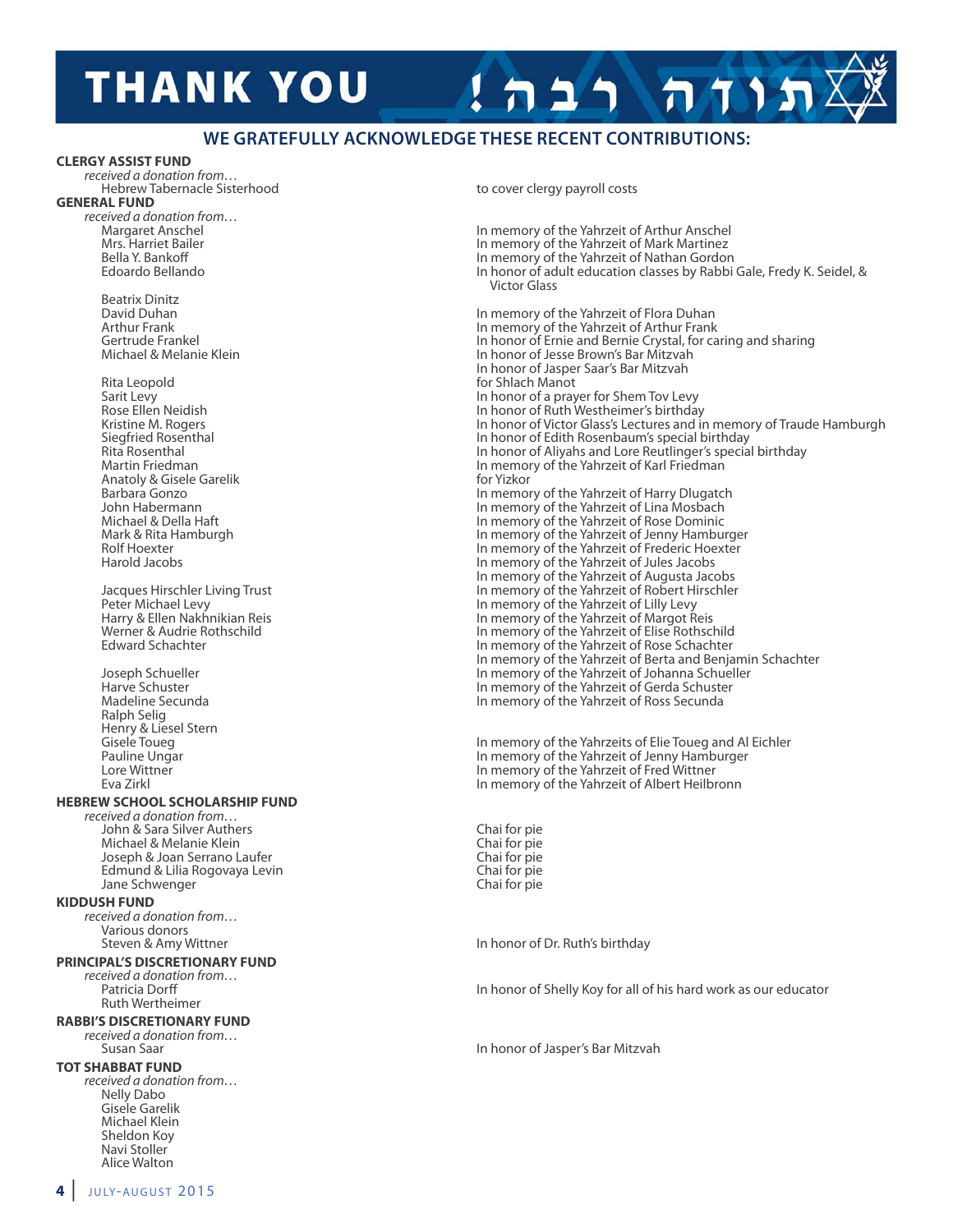## **IN MEMORIAM**

In grateful memory of the departed whose names are taken from the records of Hebrew tabernacle and Beth Am and which appear on a separate weekly Yahrzeit list. It is our minhag to read Yahrzeit names at the shabbat services following the date. **If you would like a name read, please call the office in the preceding week.**

#### **YaHrzEIt lISt July 3 & 4, 2015**

sophie Adler Rosa Buchdahl Max A. Caine lena H. Cirker Hattie E. Davis Alice Dreifuss Bertha Elias Henry gerstle leo goldstrom Nathan A. greenberg Gerard J. Hagen Eugene Hamburger Carla Heilbut Dr. Hans Hesse Ella Hirsch Robert s. Hirschler Theodore Israel Nathan Jerome Bernard Jonas louis Kirchheimer Erwin Koppel William Koy Esther leise leo lesser lottie Maienthau Alfred Marx Isabel Medina Hugo Miller Berta van Moelken Elsa Moses Emanuel Neubrunn greta M. Pick louise F. Roos Bertha Rosenberg Dr. Tobias Rosenbluth Deborah Rothschild Erich scheibe Deborah slosser Dr. Alice spiegel Fanny steinharter Fannie Ullmann Marcel Weil sigl Wertheimer Fred Wittner lothar Zander

#### **July 10 & 11**

Morris Abrahams greta Pecker Bauer liddy Becker gary Blum Erna Blumenthal Herman Blumenthal Hansi Brinitzer Irene Bronheim Ernest Caspary Eric Cohn Alvina Coin siegfried Collin Paul Ernst siegfried Frank sally Fuld Abraham garfunkel

Sigmund Glauber Manfred Golding Mac Greenbaum Mary Greenberg Else grumbacher Max Gutmann Clara Hamburger Dora Herz Rosa Heyman ludwig Hirsch Joseph Isner Allen Kalfus Willy Kasel Gerdy Kleinman Jeanette Koch Hilde Kracko staff sgt. Hyman levine Martin levite Hanschen levy Albert Mandel Rose Marx Augusta Merber Emma Meyer Paul Meyer Marcel Montrose Ella Mosback susan Myerson Jacob Neugarten Dr. Grete (Teutsch) Norman Julius oppenheimer oskar oppenheimer Ruth Pierson Minnie Rawle Johanna Reinhardt Hannah Rubino sidney salzman Max schachter lillian schlesinger Florence schulhafer Benjamin M. schwartz Felix Schwarz Jacob schweitzer Irving silverman selma simon Ilse strassburger **Otto Strauss** leonhard Vogel Abraham Wecker Isidore Winchell

#### **July 17 & 18**

gusti Abraham William Appel yuri Arono lilo Bachrach Hyman Block gustav Blumenthal Jennie Finkelstein Arthur N. goodman Hilda grau Emilie grumbacher Frederick Heidelberger Dorothea Herrmann gus Jonas Fannie Kessler Julia Kronman

Trude Lehmann Berta levina-okon louis A. levy Bernard Malvin Henry Marx **Toni Marx** Rosa McDowell samuel Mosback Fanny Naschke Willi M. Nelkens sally Neugarten solomon Neumann Hermann Noerdlinger Fritz Philipp Jonas Phillips Jesse Rosen Grete Salomon Adolf schloss Candido sdoia Miriam Silver Paula simons Edith springer Henry M. steinberger leopold gershon steiner Joseph W. tucker Morris A. Wartell Paul Weinberg Hedda Weingarten Hermann Winter Ernst Zirkl

#### **July 24 & 25**

louis Becker Alfred Bloch ludwig Dingfelder steven Flehinger senta Frank Amson Fromm Julius Gold Hilda goldschmidt lena greenberg Ernst grumbacher Willy G. Grunfeld sol Hamburger Otto Hammerschlag Paula Hartog Bruno Heymann Martin Hochstim Hans Joseph leo Kaiser Marian H. Katzki lilli Kaufman Elizabeth loewenberg Max lomner Jacob lowenstein Joseph lowenthal Hildegard Menke Jenny Neugarten Max Neugarten Margaret Neumann leo Nordlinger Rachel ockun Jakob Polak Nelly schloss Rollman Jenny Rosenbaum Adler Jennie Rubens louise saalfeld Karola sanders David schnurmacher Vivian schwenk Walter schwenk Herbert sostman Margot Steinhardt lilly sternfels

Linda Robin Uhlfelder Gussie Weingarten lucy Wertheimer Else Wetzler

#### **July 31 & august 1**

Minna Altmann Johanna Baum Paul Berger Kurt Berlin lucy Bissinger linda Braunschweiger Jacqueline Feitler simon Fleischmann leo F. gunther Dr. Max Hamburgh Hedwig Hochberger Ida Kahn Mathilda Kahn leo Kahn\* Carl Koestler Philip lacob Jack leslie Benjamin loebenberg Hildegard Maas lena Maculla Daniel McCracken Jacob Merber Hermann Monatt Anne Morks Hyman Morris otto I. Neu Ilse Neuberg Rebecca (Dolly) Nieman Wilhelm ottensooser Dora Trachman Perlroth Else Redelmeier Hannah samuels Henry schneider Harry schwartz Toni Seligman Nathan silver Gustav Stamm Albert stream Elisabeth Tobar Dina Uhlfelder Alexander s. Waldman Dr. Herman Wolf Egon Wollner

#### **august 7 & 8**

sarah Abrahams Juda Allweil sylvia Austern Elizabeth Barth Edward Baum Max Baumgart Elsa Bauml Robert Becher Karoline Bloch Gerda Brandon leo Burkhardt Irving Collin Martha Dingfelder sophie Dingfelder Fred Dittman Rosettel Englander Theodore Eulau Paula Froehlich Richard Froehlich **Trude Froehlich** Alfons goldsand Walter H. Goldschmidt

Continued on page 6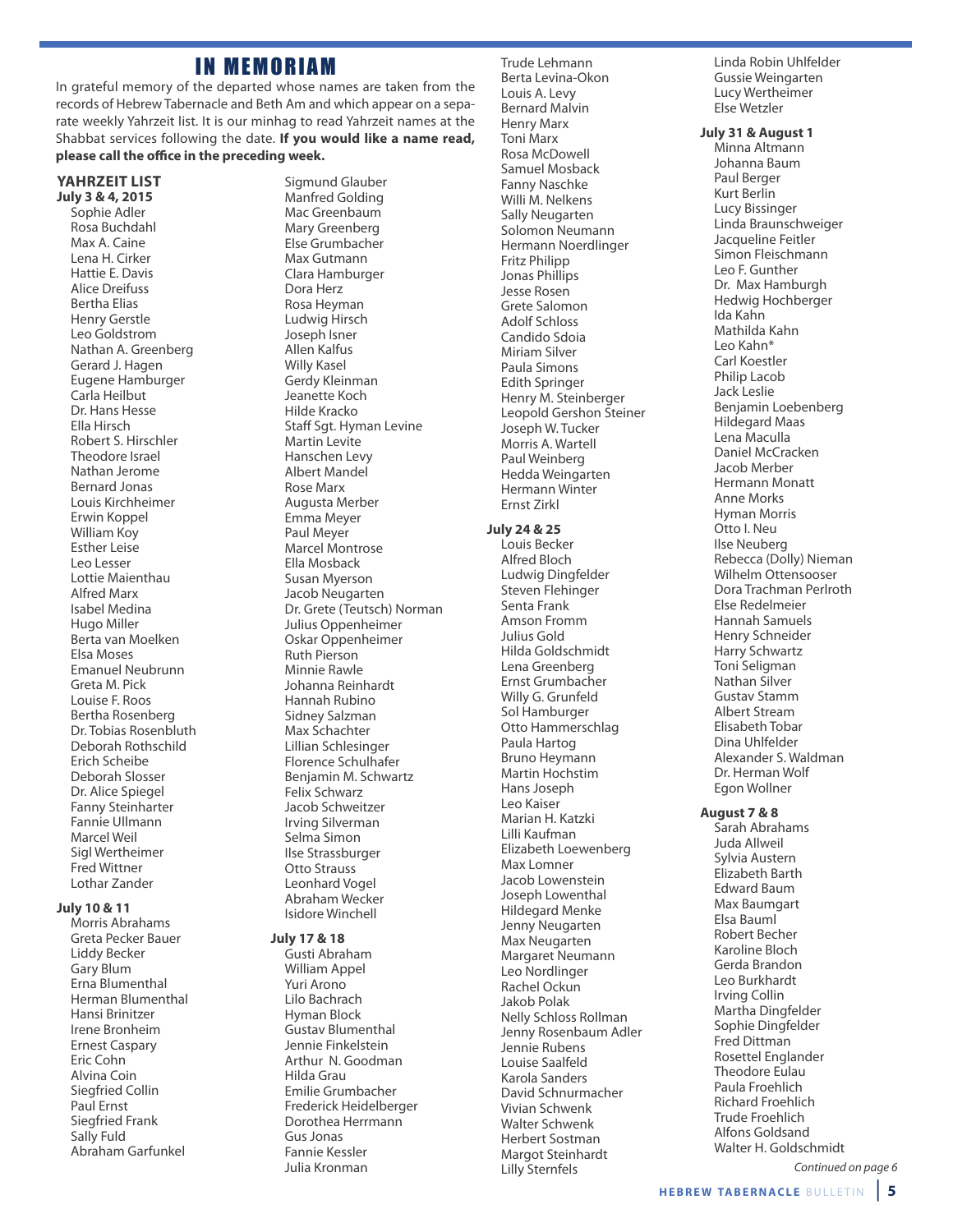#### **YaHrzEIt**

Continued from page 5 Theodore Hecht Millie Heidelberger Coralie Herz Arthur Heynemann Jeanette Kaiser siegmund Katz Hilde Kaufman Mina Kavaler Joseph Elias Knoepfler Paula landsberg Frieda lass leo lehman Mildred levison Michael Magasiner Gertrude Myerson leonie Neuburg Rita Nitzburg Irene oppenheim Friedchen Pollack Clem K. Rashbaum Bella Reutlinger Annie Ring Irma Rosenthal Anna Rubel Hermann D. Rubenstein Thomas Schneider Herbert schnur Dr. William schwarz Helen Borsody sdoia Ida silverman stephen spector Dr. Alfred J. stern Irving Stern William stokes Nathan Weiler Jacob White

### **august 14 & 15**

William Altschuler Moses Cohn Babette Eichberg Ernest W. Eisenheimer Martha Ettlinger

William W. Falk Hermann ganzmann Regina goldsmith Joseph J. Golieb Walter Gross Anna Hammer Mathilde Heilbronn Wilhelmine Hersberg Adolph Hirsch Paul Joseph Hirsch Irmgard Horn Bertha Jaglom leon Kahn Rudolf Kahn Walter Katz Adolph M. Kornreich Hirsch leib Zvi Arye Irving N. lisman Fred Marcus Henry Meyer Jakob Michel Mendel Michel Abraham Myerson Henny Ottenheimer Max S. Rosenfeld Seymour Sapadin Abraham scheuer Helen schott Bettina simon Jenny Straus Louis Straus Jerry J. Strauss Joseph sturman Abraham Unger

#### **august 21 & 22**

leopold Althof Rose Altschuler Helen Blum otto Brunell Rose Ebel lawrence A. Eschelbacher sadie R. Fischler **Milton Geist** stella simons glassman Adele goetz

Martha Greger Kurt Hanff Fanny Hirsch Julia Hirschowitz sarah Jacobson Irma Jonas Alfred Kadden Erna Kaufman Ernest & Walter Kaufman Maurice E. Keidan Kurt Kessler samuel Klein Alice Eva Kulb Toni Lehman Hermann levy Arie liebrecht Frances lisman Hugo lowenthal Ella Maier Morris Manheimer Greta Oppe Jacob Regensburger Corp. sidney Rosenberg Esther Caplin Rosenberg Irving J. Rosenberg Hugo Rubel Carl Salamensky Frieda salomon gustav schretski Etta sherez Irma sinsheimer Benno sternfels Helene strauss Fred Tager Auguste Thalheimer Joseph Tobias lillian Vernoff Clementine Vooss

#### **august 28 & 29**

Martin Ahrens ludwig Aron William Bankoff Hilda Bassist greta Bloch Alma Blum

Anny Bondy Mortimer Charig Jeanne M. Engel otto Fried Victor Friedlein Arthur Friedman Paul Ganzman Adele goldstain sam gorton Nathan greenberger Ludwig Gutman Heinz Haas lotte Haas Albert Hamburger Katie Heilbronn Israel Henry Horowitz Ernestine Israel Erna Joseph Emma Kahn\* Hugo M. Kaufman gunther Knoepfler Eugenia Kreuchen Fred laubheim Helen Gitsky Laurie Rose leslie Ruth levi Jack H. lowenstein Flora W. Matthews Martha Militzer Eileen Commanday Mullen Ida Neu Helen oliver Wolfgang ollendorff Eugene ottenheimer susanne Popper Edelman Regina schwartz sigi seligman Edward B. silverman Louis Solomon Kenneth M. sondhelm Flora spector **Moses Strauss** Rabbi Ernest Weiss lawrence Wiener Robert Wollmeringer

## May Family Service is a Siyyum for the Hebrew School Students

**the Family Service on May 8 celebrated the graduation/siyyum of all of our Hebrew** school students. Before the service even started, students, parents and other members of the congregation wrote down what they were thankful for as the school year ended.

During the service shelly Koy read some of these aloud. students were thankful: "that I was in plays;" "that I learned the Hebrew letters/alef-bet;" "for all the stuff I learned in Hebrew school;" "for shabbat and studying Torah;" "that I could spend one last year with Dave and everyone else in Hebrew High School;" "for Yma (Amy) and Yllehs (Shelly)"the reverse-spelling nickname game; "for Amy having a baby and for teaching me lots of good information;" "the service and the dinners;" "preparing for my Bat Mitzvah."

Parents were thankful: "that my child and I can be a part of such a beautiful Jewish community in our local neighborhood;"" to be welcomed by such a warm, welcoming temple;" "for such wonderful Jewish experiences for me and my family."

Another member added that she was "grateful for this new generation of Jewish people who will do good in the world."

students and parents both expressed deep appreciation to Hebrew School Principal shelly Koy, and gave him a Hawaiian shirt as a thank-you present. Parents also gave bouquets of flowers to Rabbi gale and Cantor Kenneth Feibush in gratitude for all that they taught the children.

Principal Koy distributed his own list of thanks to the teachers, the families, Pres. Ralph Selig and the HT Board, the Hebrew School

Committee, Tot Shabbat Parent Committee, the sisterhood, and individuals such as Eileen scigliano (Pesach candy drive); Denny Kelk (Purim Carnival); Mike Klein (linchpin for the building); Miriam Frank (Shofar Choir); Susan Blum (catering) and the staff of HT (David Hirsch, Hendrick Hoepelmann, Ruth lilienstein, William Ramos, Irina Schneerson, & Ranul Stokes).

As always, there was communal singing and praying, and then we enjoyed a wonderful slideshow of memorable moments from the past Hebrew school year. After the service, we reconvened upstairs to view the year-end projects of each student, which showed something important they had learned.

After some well-deserved summer time off, we hope to see you again in the fall!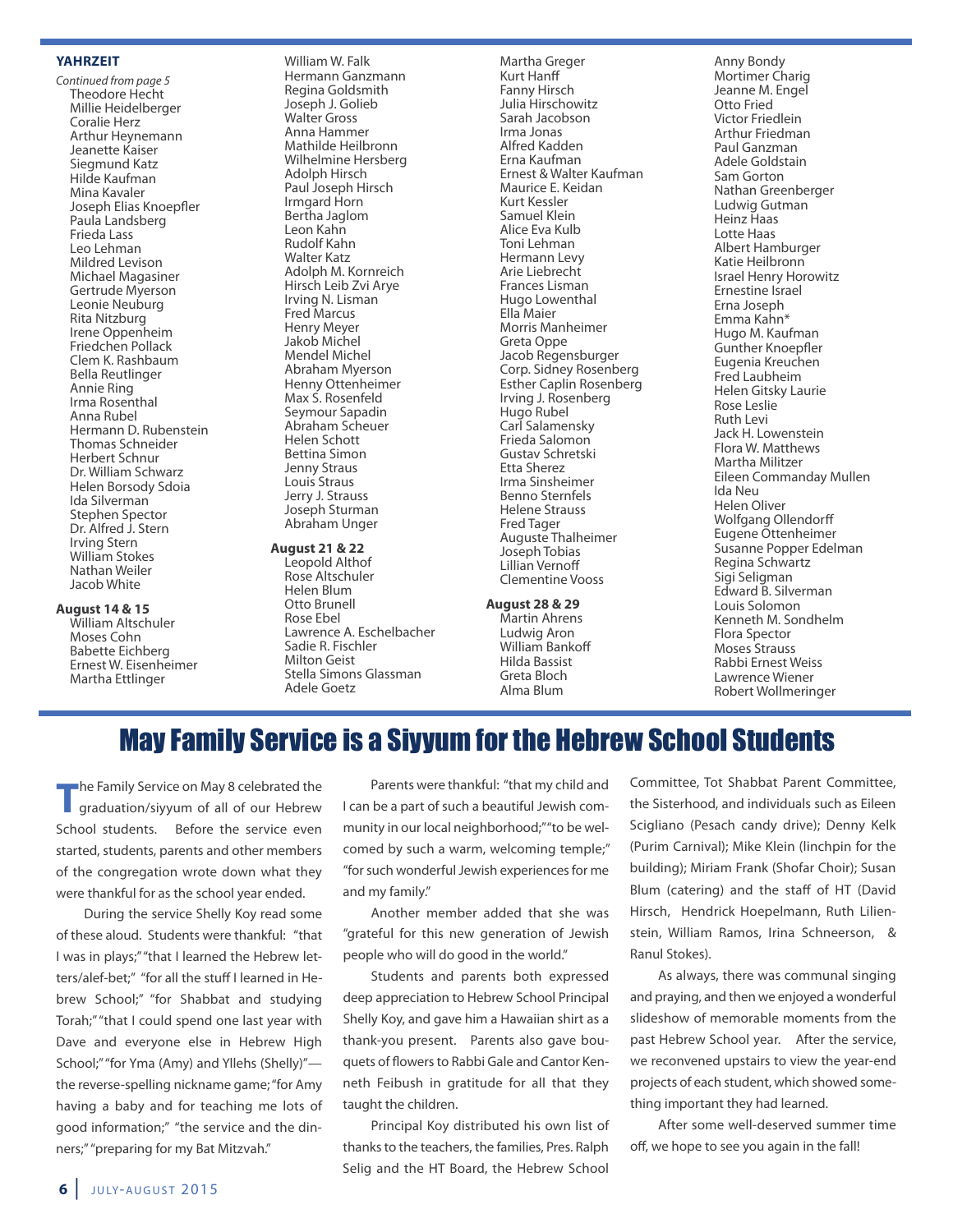## **JULY 2015 TAMUZ-AV 5775**

| <b>SUNDAY</b>   |    | <b>MONDAY</b>                              | <b>TUESDAY</b>  | <b>WEDNESDAY</b> | <b>THURSDAY</b>       | <b>FRIDAY</b>                                               | <b>SATURDAY</b>                                                                                                                        |
|-----------------|----|--------------------------------------------|-----------------|------------------|-----------------------|-------------------------------------------------------------|----------------------------------------------------------------------------------------------------------------------------------------|
|                 |    |                                            |                 | Tamuz 14<br>4    | Tamuz 15<br>$\bullet$ | Tamuz 16<br>7:30 pm: Kabbalat Shabbat                       | Tamuz 17<br><b>INDEPENDENCE DAY</b><br>OFFICE CLOSED<br><b>PARASHAT BALAK</b><br>10:00 am: Balak                                       |
|                 |    |                                            |                 |                  |                       | 3                                                           |                                                                                                                                        |
| Tamuz 18        |    | Tamuz 19<br>7:00 pm: Exercise Class        | Tamuz 20        | Tamuz 21         | Tamuz 22              | Tamuz 23<br>7:30 pm: Kabbalat Shabbat                       | Tamuz 24<br><b>PARASHAT PICHAS</b><br>10:00 am: Pinchas                                                                                |
|                 |    |                                            |                 |                  |                       |                                                             |                                                                                                                                        |
|                 | 5  | 6                                          | $\overline{I}$  | 8                | g                     | 10                                                          |                                                                                                                                        |
| Tamuz 25        |    | Tamuz 26<br>7:00 pm: Exercise Class        | Tamuz 27        | Tamuz 28         | Tamuz 29              | Av 1<br><b>ROSH CHODESH AV</b><br>7:30 pm: Kabbalat Shabbat | Av <sub>2</sub><br><b>PARASHAT MATOT-</b><br><b>MASEI</b><br>10:00 am: Matot-Masei                                                     |
|                 | 12 | 13                                         | 14              | 15               | 16                    |                                                             | 18                                                                                                                                     |
| Av <sub>3</sub> |    | Av <sub>4</sub><br>7:00 pm: Exercise Class | Av <sub>5</sub> | Av <sub>6</sub>  | Av 7                  | Av 8<br>7:30 pm: Kabbalat Shabbat                           | Av <sub>9</sub><br><b>EREV TISH'A B'AV</b><br><b>PARASHAT DEVARIM</b><br><b>SHABBAT CHAZON</b><br>10:00 am: Devarim-<br>Shabbat Chazon |
|                 | 19 | 20                                         | 21              | 22               | 23                    | 24                                                          | 25                                                                                                                                     |
| Av 10           |    | Av 11<br>7:00 pm: Exercise Class           | Av 12           | Av 13            | Av 14                 | Av 15<br>7:30 pm: Kabbalat Shabbat                          |                                                                                                                                        |
|                 | 26 | 27                                         | 28              | 29               | 30                    | 31                                                          |                                                                                                                                        |

## **AUGUST 2015 AV-ELUL 5775**

| <b>SUNDAY</b>                      | <b>MONDAY</b>                                                 | <b>TUESDAY</b> | <b>WEDNESDAY</b> | <b>THURSDAY</b> | <b>FRIDAY</b>                        | <b>SATURDAY</b>                                                                                                     |
|------------------------------------|---------------------------------------------------------------|----------------|------------------|-----------------|--------------------------------------|---------------------------------------------------------------------------------------------------------------------|
|                                    |                                                               |                |                  |                 |                                      | Av 16<br><b>PARASHAT</b><br><b>VAETCHANAN</b><br><b>SHABBAT NACHAMU</b><br>10:00 am: Vaetchanan-<br>Shabbat Nachamu |
| Av 17                              | <b>Av 18</b><br>September-October<br><b>Bulletin Deadline</b> | Av 19          | Av 20            | Av 21           | Av 22<br>7:30 pm: Kabbalat Shabbat   | Av 23<br><b>PARASHAT EIKEV</b><br>10:00 am: Eikev                                                                   |
| $\overline{\mathbf{2}}$            | 3                                                             | 4              | 5                | 6               | 7                                    |                                                                                                                     |
| Av 14                              | Av 25                                                         | Av 26          | Av 27            | Av 28           | Av 29<br>7:30 pm: Kabbalat Shabbat   | Av 30<br><b>PARASHAT RE'EH-</b><br><b>ROSH CHODESH ELUL</b><br>10:00 am: Re'eh-Rosh<br>Chodesh Elul                 |
| 9                                  | 10                                                            | 11             | 12               | 13              | 14                                   | 15                                                                                                                  |
| Elul 1<br><b>ROSH CHOSESH ELUL</b> | Elul <sub>2</sub>                                             | Elul 3         | Elul 4           | Elul 5          | Elul 6<br>7:30 pm: Kabbalat Shabbat  | Elul 7<br><b>PARASHAT SHOFTIM</b><br>10:00 am: Shoftim                                                              |
| 16                                 | 17                                                            | 18             | 19               | 20              | 21                                   | 22                                                                                                                  |
| Elul 8<br>Elul 15                  | Elul 9<br>Elul 16                                             | Elul 10        | Elul 11          | Elul 12         | Elul 13<br>7:30 pm: Kabbalat Shabbat | Elul 14<br><b>PARASHAT KI EITZEI</b><br>10:00 am: Ki Teitzei                                                        |
| 23/30                              | 24/31                                                         | 25             | 26               |                 | 28                                   | <b>ZY</b>                                                                                                           |